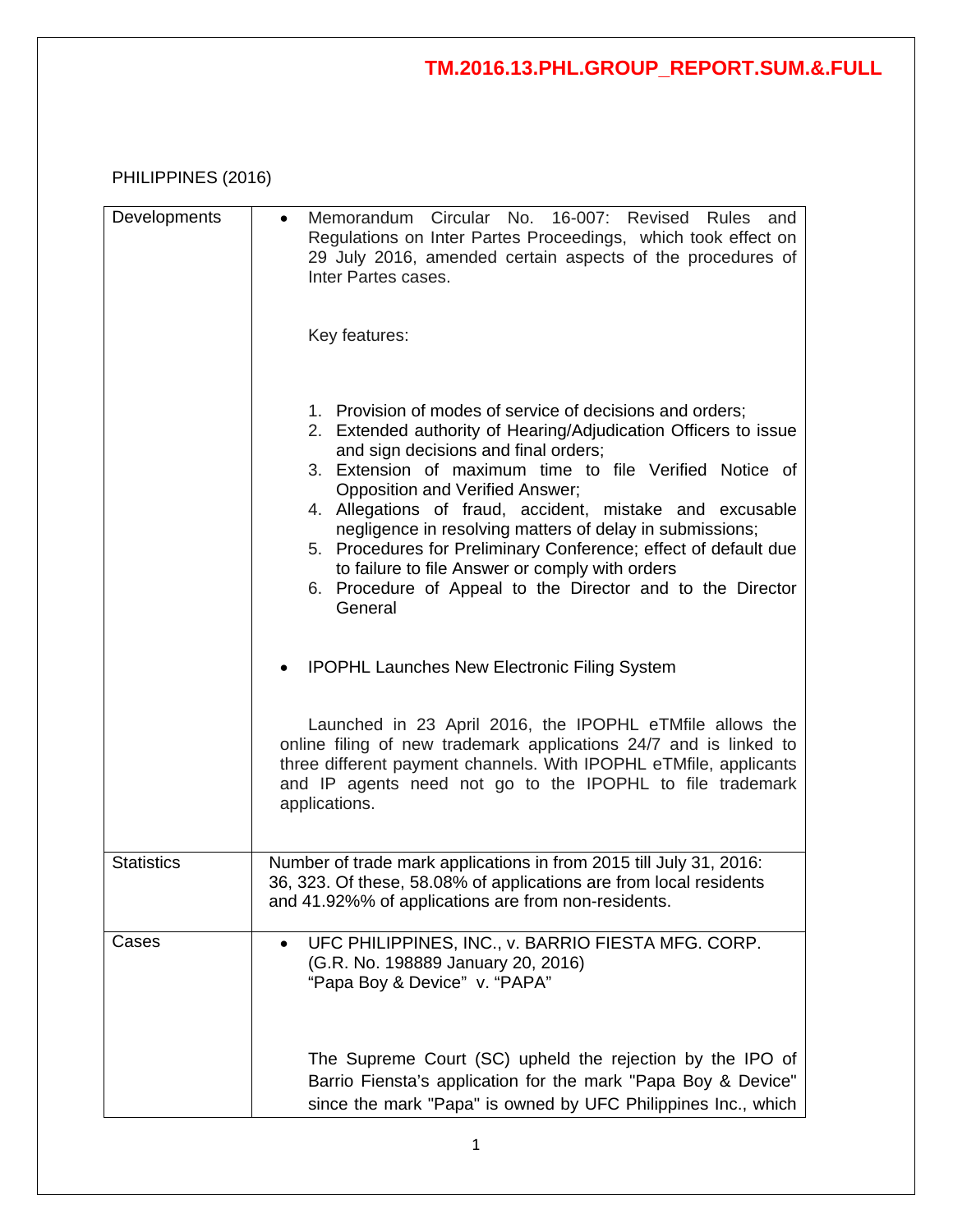|          | has been manufacturing catsup and other condiments for |  |  |  |
|----------|--------------------------------------------------------|--|--|--|
| decades. |                                                        |  |  |  |

• INTELLECTUAL PROPERTY OFFICE OF THE PHILIPPINES v. HON. PAQUITO OCHOA (G.R. No. 204605 July 19, 2016)

The SC upheld the constitutionality of President's ratification of the *Madrid Protocol, ruling* that the Protocol is an executive agreement that does not require the concurrence of the Senate.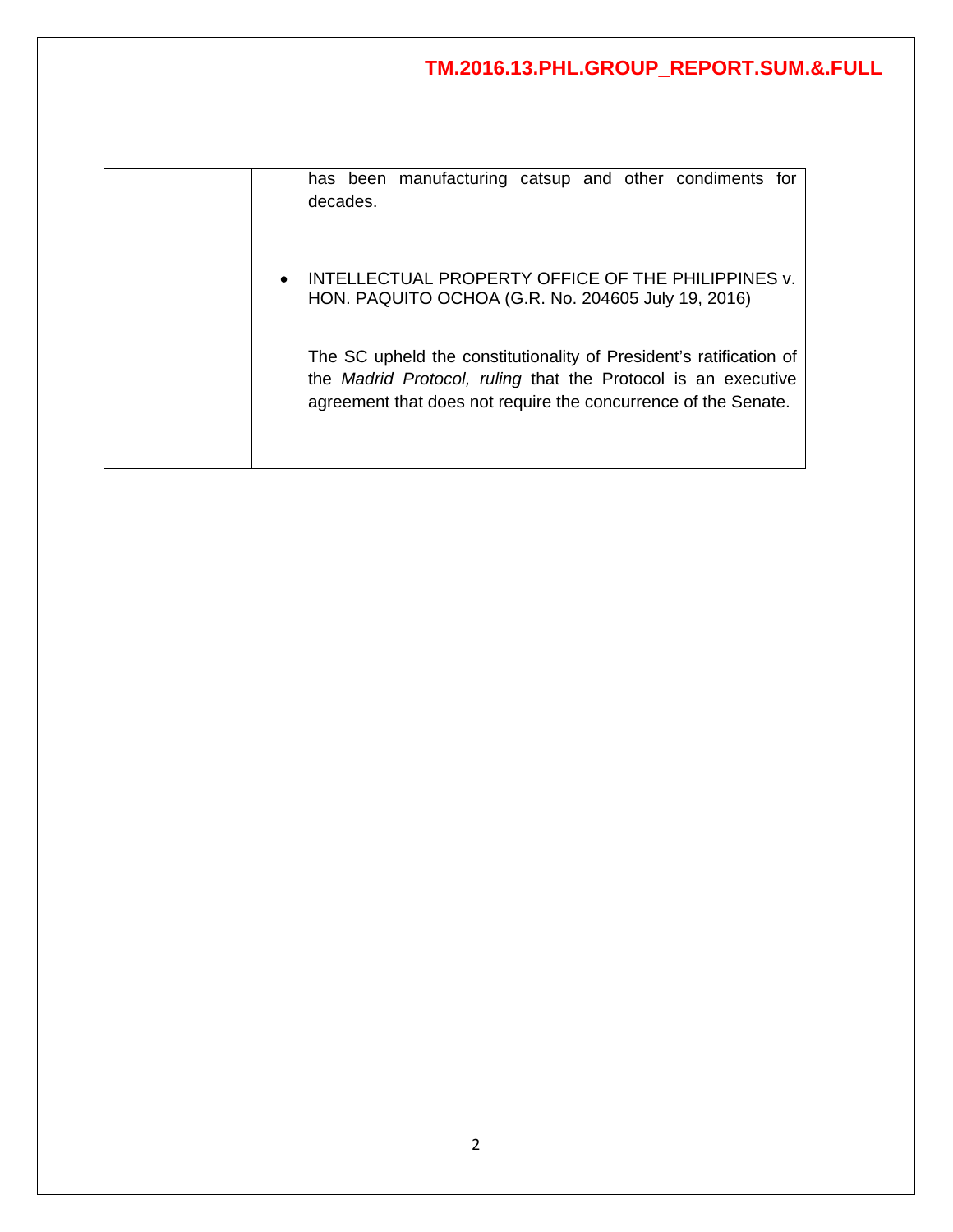#### **APAA TRADEMARK COMMITTEE (2016) PHILIPPINES GROUP REPORT**

*Submitted by:*

#### Trademark Committee members (Philippine Group) **ATTYS. RISEL CASTILLO-TALEON and VIDA PANGANIBAN**

- I. Recent Developments in Trademark Legislation and Law Administration (from Sept., 2015 to August 2016)
	- Memorandum Circular No. 16-007: Revised Rules and Regulations on Inter Partes Proceedings

MC No. 16-007 took effect on 29 July 2016. Said Memorandum amended certain aspects of the procedures of Inter Partes cases. The salient provisions of which are the following;

a. **Rule 2. Section 5.** *Modes of Service, enumerates the acceptable manners by which* Copies of decisions, resolutions, final and interlocutory orders, notices, summons and other processes shall be delivered to the parties, i.e. via personal service, registered mail, courier service and other similar means as the Director General may deem appropriate.

It also identifies to whom such service shall be made:

- (i) to a party's legal counsel of record; or
- (ii) to the party's representative of record, if such party has no legal counsel; or
- (iii) if a party has no legal counsel or representative on record, to the address of a party as appearing in its pleadings or indicated in other relevant record of the IPOPHL.
- b. Rule 2, Section 6 now grants the Hearing/Adjudication Officers authority to **issue and sign decisions and final orders,** a power that previously devolved upon the Director, (or the Committee of Three in petitions to cancel patents).
- c. Rule 2, Section 7: For purposes of filing an opposition to a trademark application, the authentication of documents may be secured after the filing of the case provided that the execution of the same are done prior to such filing and provided further, that the authentication must be submitted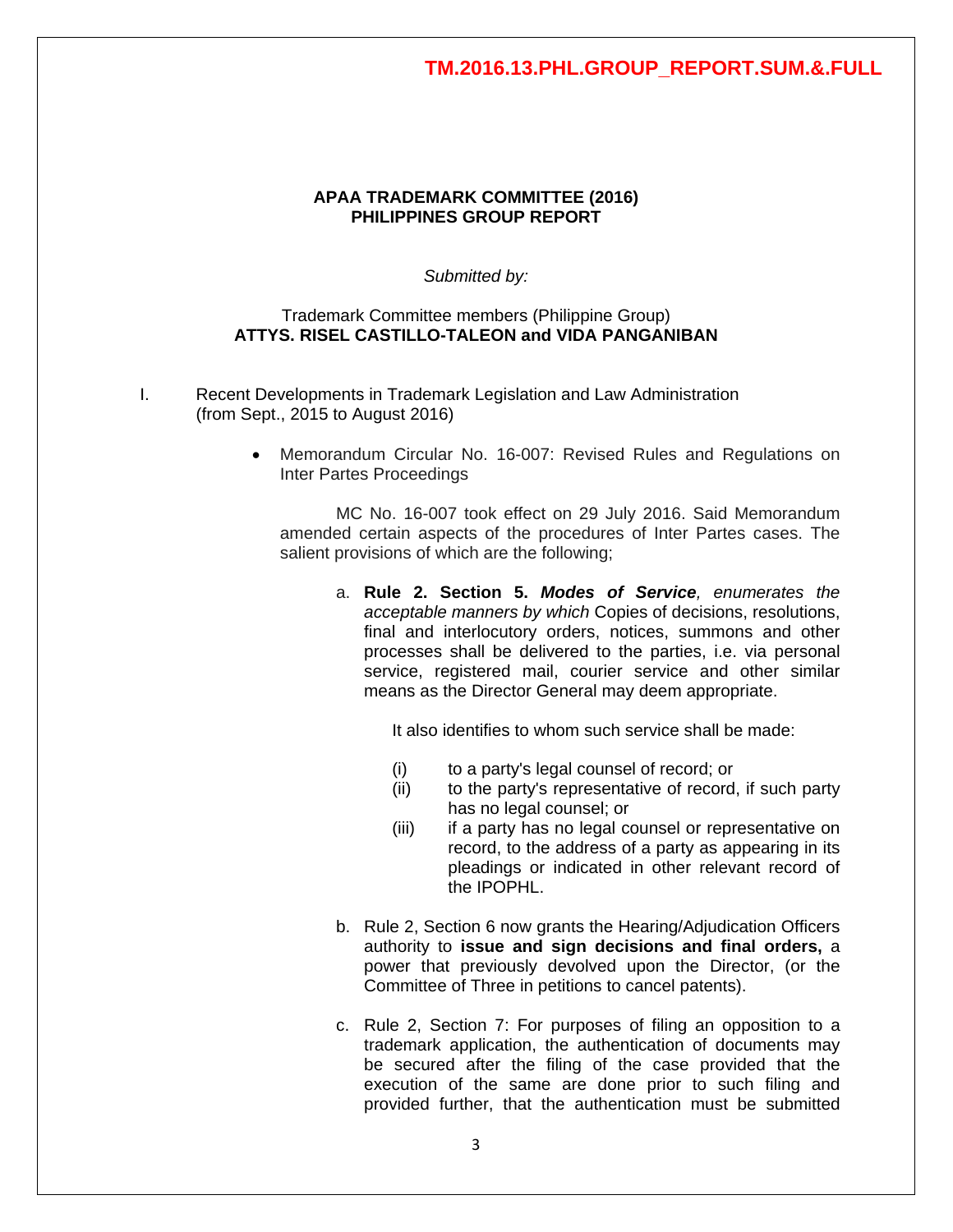before the issuance of the order of default or conduct of the preliminary conference under the Rules."

- d. Rule 2 Section 9 extends the maximum period to file a Verified Answer from a total of ninety (90) days, under the previous rules, **to one hundred and twenty (120) days**, provided that the proper motion citing meritorious grounds is flied and applicable fees are paid.
- e. A new **Section 13 in Rule 2** is added, to read: "Section 13. Delay in the Filing of Pleading/Compliance. - In resolving issues involving delays in the parties' filing of pleadings and compliance to orders, the Bureau shall take into account allegations of fraud, accident, mistake and excusable negligence.
- f. Rule 2, Section 13 is renumbered as Rule 2, Section 14, and is amended to read:

"Section 14. Raffle of Cases; Preliminary conference.- (a) If the respondent is in default, or if the case is not resolved or dismissed through ADR, the Director/Assistant Director shall raffle the case to the Hearing/Adjudication Officers.

(b) If the respondent is in default, the Hearing/Adjudication Officer shall, immediately after receiving the records of the case, issue the order of default and shall require in the said order the opposer or petitioner to submit or present within ten (10) days from receipt thereof the originals and/or certified copies of the affidavits, documentary evidence and object evidence, if necessary. The case shall be decided on the basis of the petition or opposition, the affidavits of the witnesses and the documentary or object evidence submitted by the petitioner or opposer.

(c) If the case was referred to but was not resolved or dismissed through ADR, the Hearing/Adjudication Officer shall, immediately after receiving the records of the case, issue an order setting the conduct of the preliminary conference for the purpose of facilitating the resolution of the case through stipulations, clarifications and simplification of issues, and the submission and/or presentation of the original or certified true copies of affidavits, documents, and other evidence if necessary. The parties themselves are required to appear during the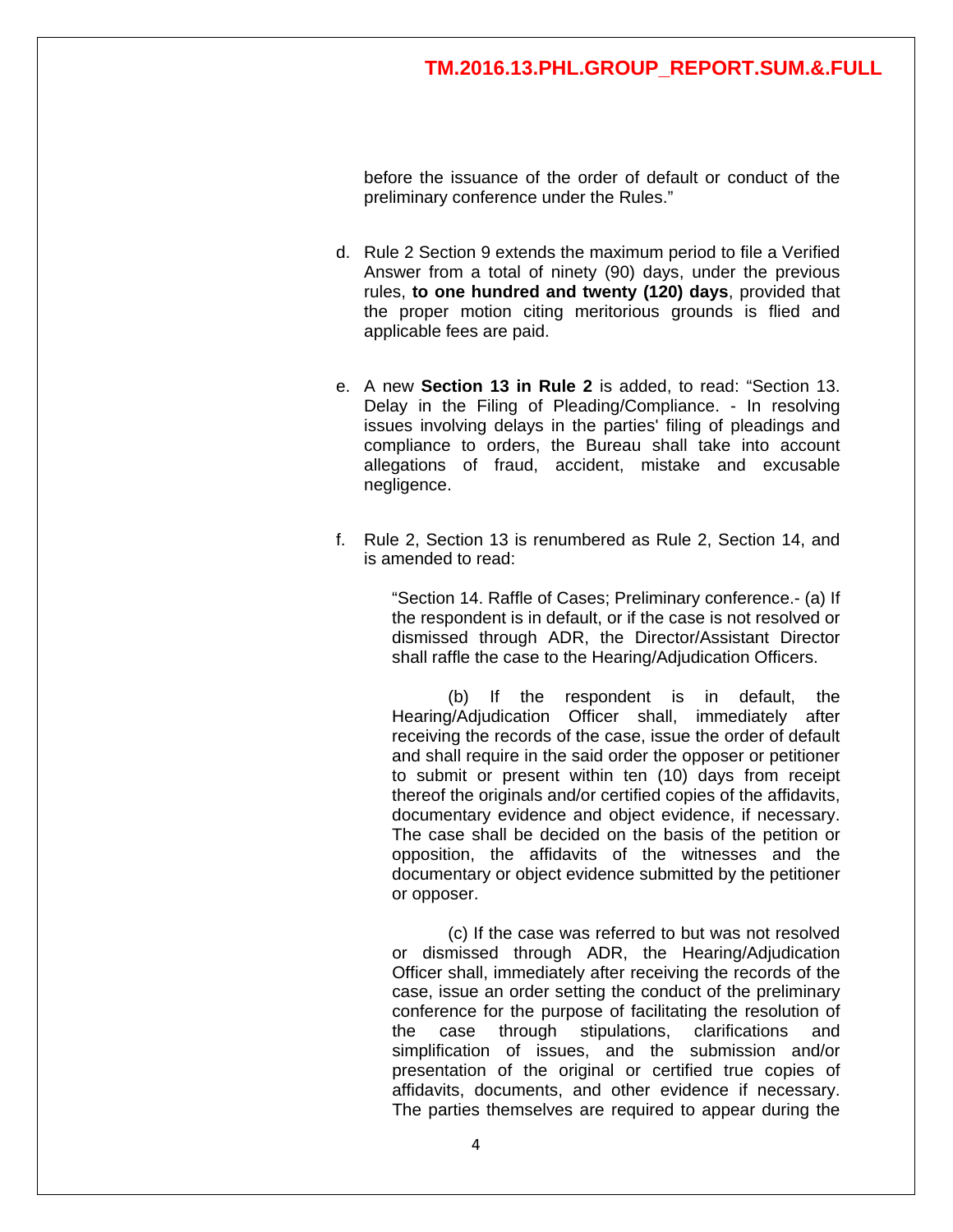preliminary conference. The presence, however, of a party during the preliminary conference may be dispensed with if said party is represented by counsel who must present and submit duly executed and appropriate power of attorney and other documents or proof of authority to represent a party and make admissions and/or to accept compromise proposals.

Upon the termination of the preliminary conference, the Hearing/Adjudication Officer shall issue an order in open court, requiring the parties to submit their respective position papers within 10 days from the issuance of the order in open court. The order shall be included in the minutes of the preliminary conference and shall form part of the records of the case.

The position papers shall take up only those matters and issues covered or alleged in the petition or opposition and the Answer, the supporting evidence, and those determined during the preliminary conference. No new matters or issues shall be raised or included in the position papers. A party who fails to attend the preliminary conference or represented by a counselor any other person without the necessary power of attorney or appropriate corporate authorization shall be deemed to have waived the right to submit position papers."

- g. Rule 2, Section 16 specifies that the Hearing/Adjudication Officers must issue the decisions or final orders within 60 days from date the case is deemed submitted for decision.
- h. Section 2. *Period to file opposition.* A similar extension has been provided for the maximum period to file a Verified Notice of Opposition from a total of ninety (90) days, under the previous rules, to one hundred and twenty (120) days, provided that the proper motion citing meritorious grounds is flied and applicable fees are paid.
- i. The procedure for appealing a decision in an Inter Partes case has been amended under Rule 9, Section 2.

Within ten (10) days after receipt of the decision or final order, a Party may file an appeal **to the Director** together with the payment of the applicable fees.

After receipt of the appeal, the Director shall issue an order for the adverse party to file comment within a nonextendible period of ten (10) days. The Director shall decide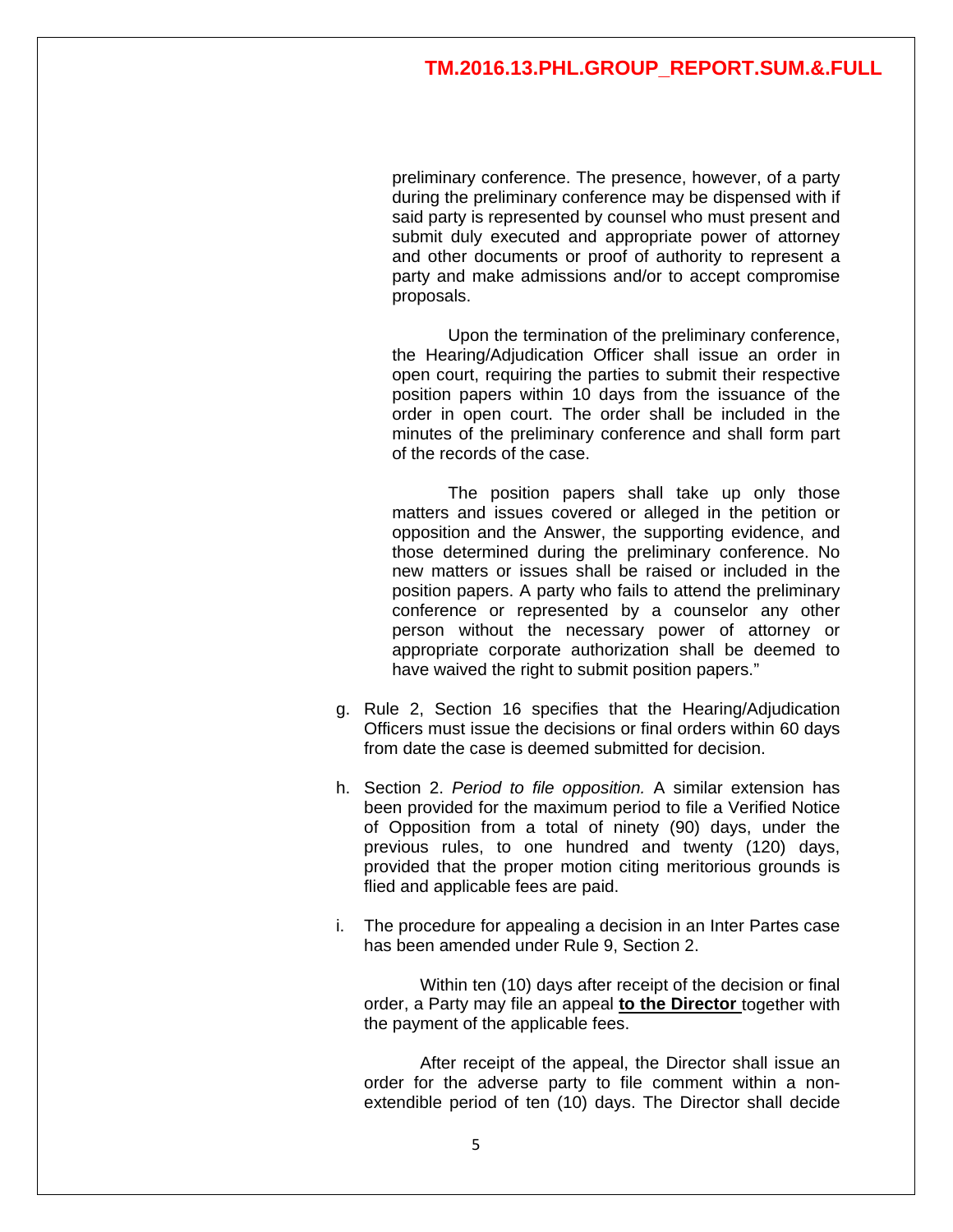on the appeal within thirty (30) days from the lapse of the period for the filing of a comment.

Within thirty (30) days after receipt of the decision by the Director, a party may file an appeal **to the Director General**.

(b) If a party refuses to receive a copy of the decision, final order or resolution or has moved out of the address it indicated in the pleadings or other records in the Bureau and/or IPOPHL, **the Bureau shall post the decision, final order or resolution in the IPOPHL website**. Within ten (10) days after posting the decision or final order in the IPOPHL website, the party concerned may file together with the payment of the applicable fees, the appropriate appeal.

• IPOPHL Launches New Electronic Filing System

The Intellectual Property Office of the Philippines (IPOPHL) launched its new electronic filing system known as the IPOPHL TM eFile as part of the World IP Day Celebrations, which started on 23 April 2016.

The IPOPHL eTMfile allows the online filing of new trademark applications 24/7 and is linked to three different payment channels. With IPOPHL eTMfile, applicants and IP agents need not go to the IPOPHL to file trademark applications.

IPOPHL eTMfileis one of the new initiatives to modernize the eServices for use by IPOPHL stakeholders.

The IPOPHL eTMfile is linked to two other tools—ASEAN TMclass, which makes the classification of goods and services much easier, and National IPOPHL TMview, allowing the generation of preliminary search reports that applicants may use as reference prior to filing. IPOPHL eTMfile also has another new feature which makes possible the submission of documents, such as the special power of attorney, request for priority examination, declaration of actual use, together with the online application.

- II. Statistics: Data on Trademark Applications Filed and Granted
	- *a. Trademark Applications received in 2015*

| Local                             | 14,810 |
|-----------------------------------|--------|
| Foreign                           | 12,285 |
| Total<br>$\overline{\phantom{0}}$ | 27,095 |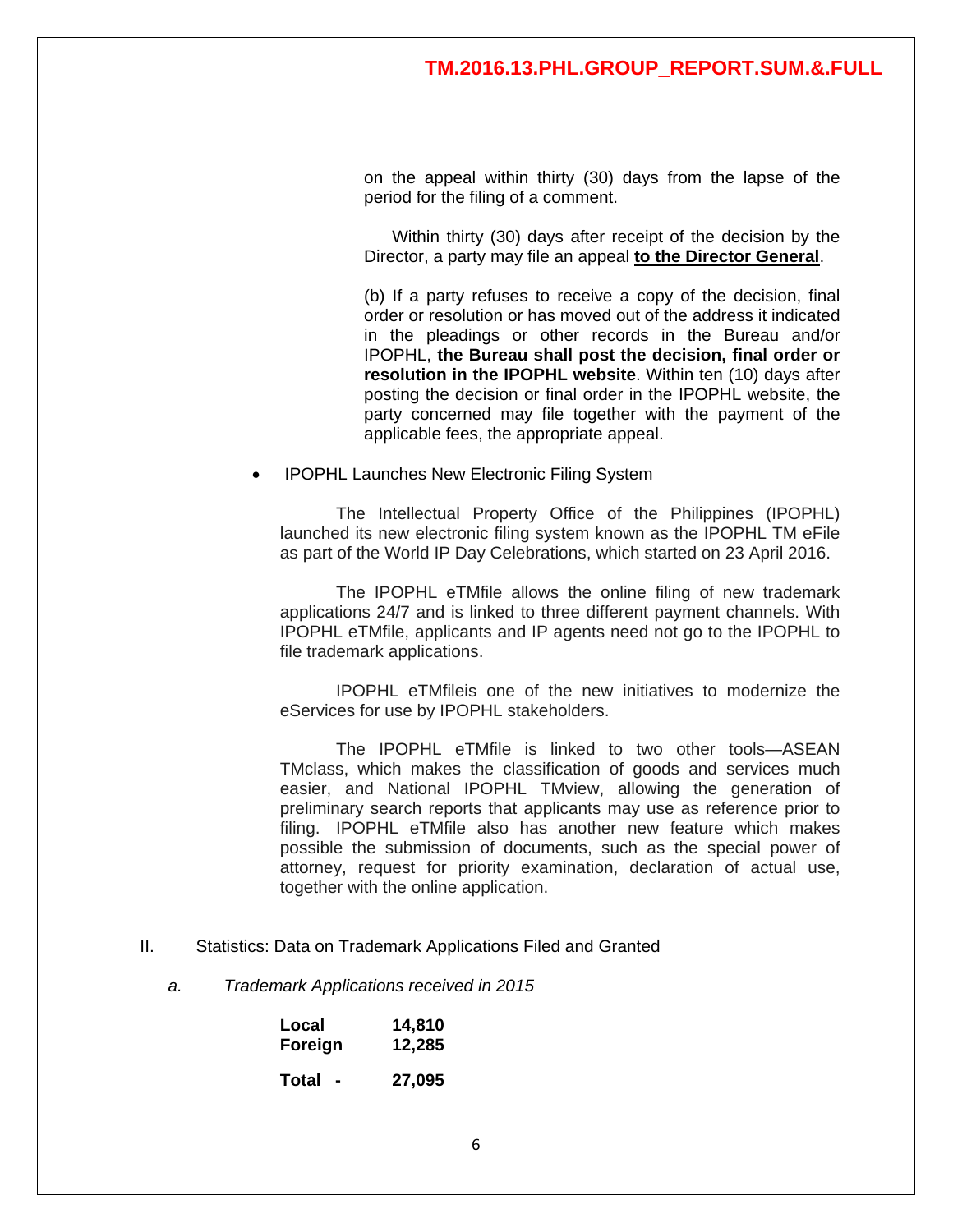*b. Registered Trademark in 2015*

| Local   | 10,011 |  |
|---------|--------|--|
| Foreign | 11,766 |  |
| Total   | 21,777 |  |

*c. Trademark Applications received from January 1, 2016 to July 31, 2016*

| Local   | 8,643 |  |
|---------|-------|--|
| Foreign | 6,585 |  |

**Total - 15,228**

*d. Registered Trademark from January 1, 2016 to July 31, 2016*

| Local   | 5,836  |  |
|---------|--------|--|
| Foreign | 6,629  |  |
| Total - | 12,465 |  |

III. Relevant or interesting case law update:

#### a. **UFC PHILIPPINES, INC. (now merged with NUTRI-ASIA, INC., with NUTRI-ASIA, INC. as the surviving entity),** v. **BARRIO FIESTA MANUFACTURING CORPORATION (G.R. No. 198889 January 20, 2016)**

Barrio Fiesta filed an application for the mark "Papa Boy & Device" for its lechon sauce in 2002. The brand is derived from the nickname of Bonifacio E. Ongpauco, Jr., one of Barrio Fiesta's incorporators. Nutri[-Asia,](http://www.ibtimes.ph/sm-prime-plans-fewer-mall-openings-year-gears-mall-asia-expansion-1354854) which merged with UFC, Nutri-Asia opposed the application, contending that "Papa Boy & Device" is confusingly similar with its own "Papa" marks, considering that its ketchup product and Barrio Fiesta's lechon sauce product are related articles that fall under the same Class 30. UFC trademarked the "PAPA" mark, first used in 1954 from the surname of Neri Papa, the original owner of the brand.

IPO ruled in favor of the respondent. The Court of Appeals, utilizing the holistic test, reversed the IPO's ruling.

The Supreme Court, ascribing to the dominancy test, ruled that a scrutiny of the competing marks would show that the IPO correctly found the word "Papa" as the dominant feature of petitioner's mark "Papa Ketsarap." Contrary to respondent's contention, "Ketsarap" cannot be the dominant feature of the mark as it is merely descriptive of the product. Furthermore, it is the UFC's "Papa" mark that has been in commercial use for decades and has established awareness and goodwill among consumers.